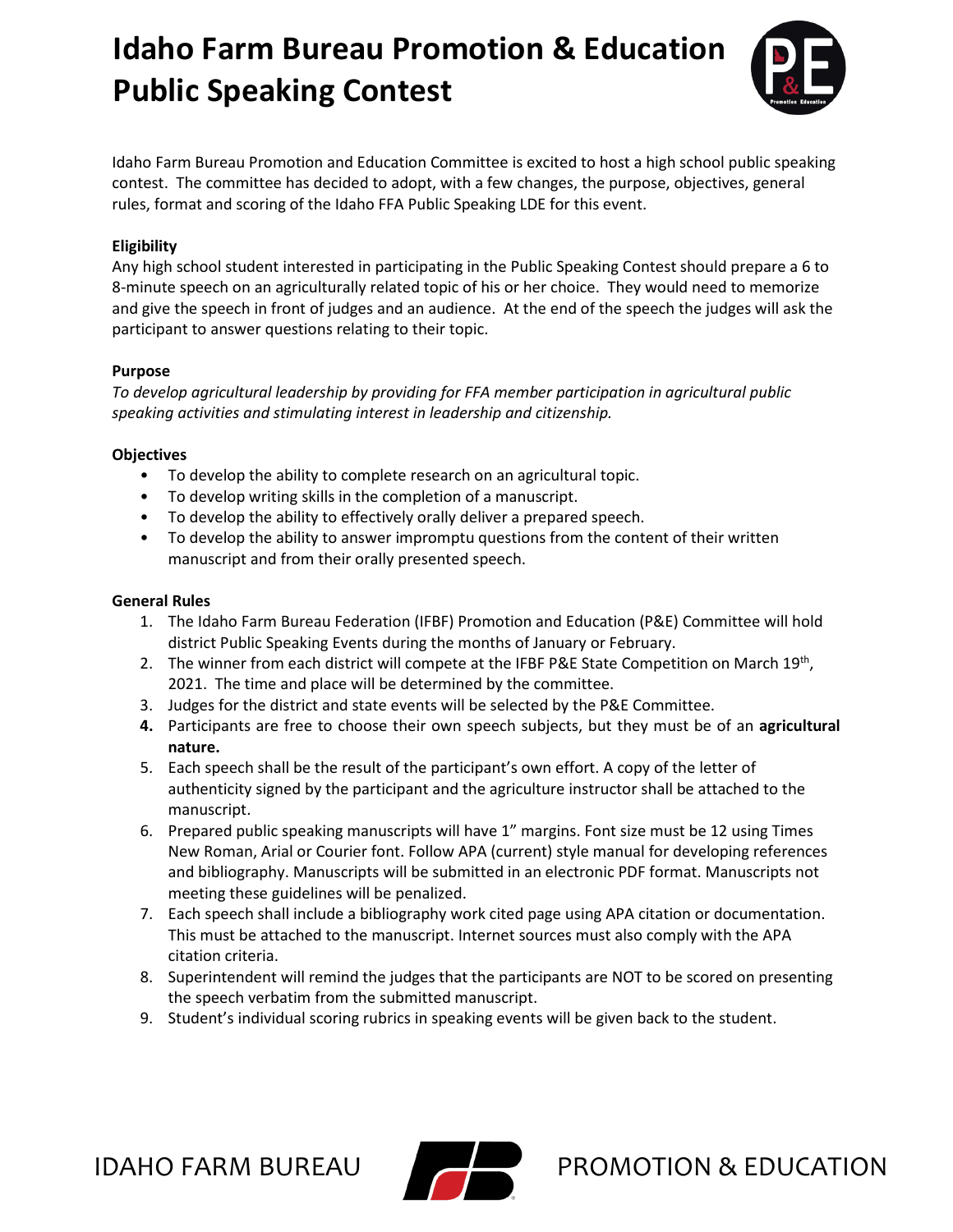

### **Format and Scoring**

- 1. Each speech shall be a minimum of six minutes in length and a maximum of eight minutes.
- 2. Deductions of one point per second will be made from the score of each judge for speeches fewer than six minutes or over eight minutes in length. (To prevent being penalized, a participant must speak over six minutes and under eight minutes).
- 3. Judges will ask the questions.
- 4. Questions shall pertain directly to the speaker's subject. Questions containing two or more parts should be avoided.
- 5. Each judge will rank the participants and the event coordinator will tally the ranks. The lowest rank will be declared the winner.
- 6. Manuscripts will be provided to all presentation judges prior to the event for reference and question writing.
- 7. Speaking judges are not to judge the manuscript for verbatim presentation.
- 8. Tiebreakers Ties will be broken based on the greatest number of low ranks. The participant's low ranks will be counted and the participant with the greatest number of low ranks will be declared the winner. If a tie still exists, then the event superintendent will rank the participant's response to questions. The participant with the greatest number of low ranks from the response to question will be declared the winner. If a tie still exists, then the participant's raw scores will be totaled. The participant with the greatest total of raw points will be declared the winner.

### **Awards**

District Awards are as follows:

- $1<sup>st</sup>$  \$250 2<sup>nd</sup> \$100  $3^{\text{rd}}$  \$50<br> $4^{\text{th}}$  \$25
- **\$25**

State Awards are as follows:

| 1 <sup>st</sup> | \$500 |
|-----------------|-------|
| 2 <sub>nd</sub> | \$200 |
| 3 <sup>rd</sup> | \$100 |
| 4 <sup>th</sup> | \$50  |

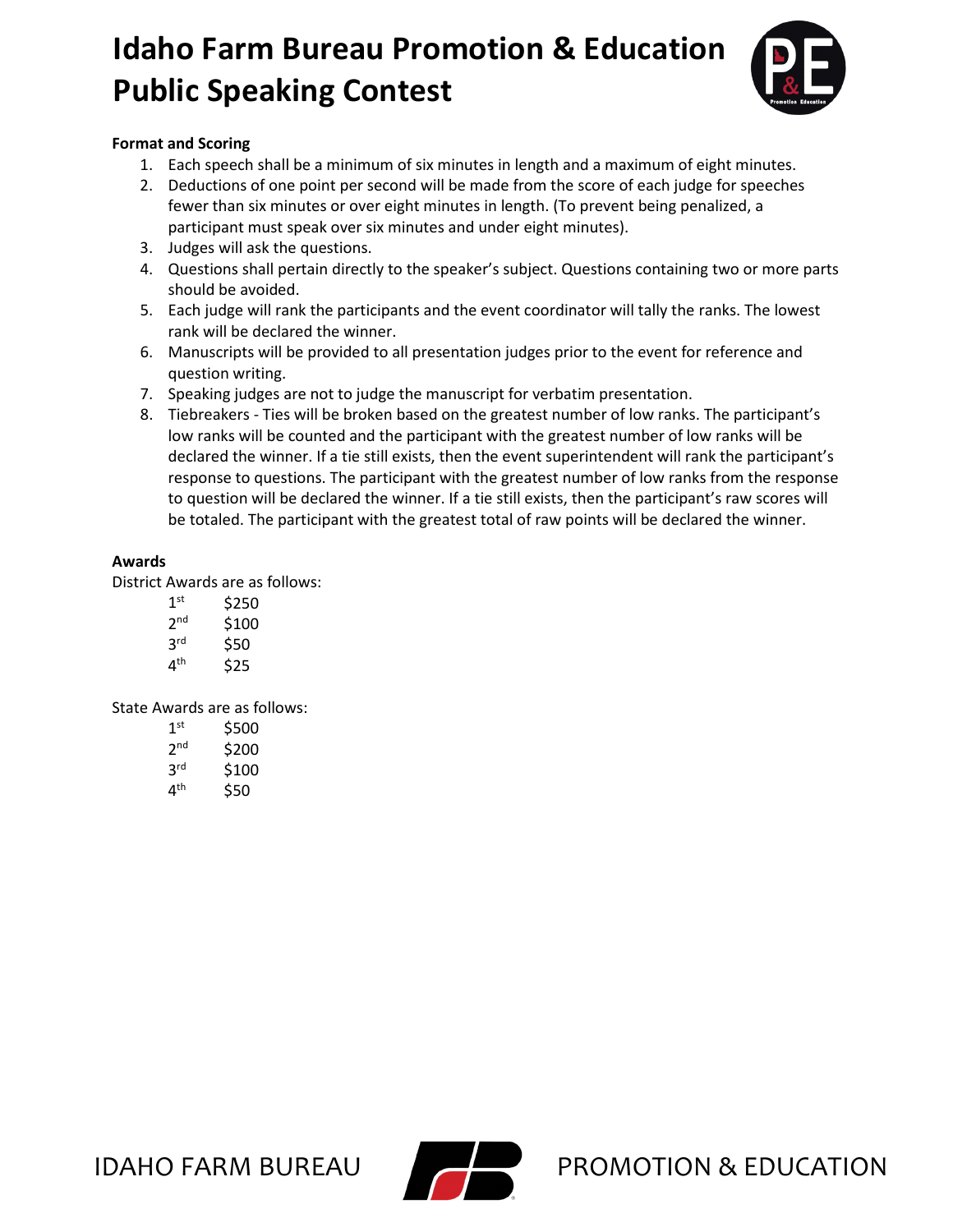

### **Letter of Authenticity**

| This speech is a result of                                                           | own effort. He/she has compiled |
|--------------------------------------------------------------------------------------|---------------------------------|
| all of the information and has done all of the research contained in this speech and |                                 |
| has appropriately documented each source used within this manuscript.                |                                 |

Participant Signature

Date and the contract of the contract of the contract of the contract of the contract of the contract of the contract of the contract of the contract of the contract of the contract of the contract of the contract of the c

Participant's Chapter and FFADistrict

Advisor Signature

Date

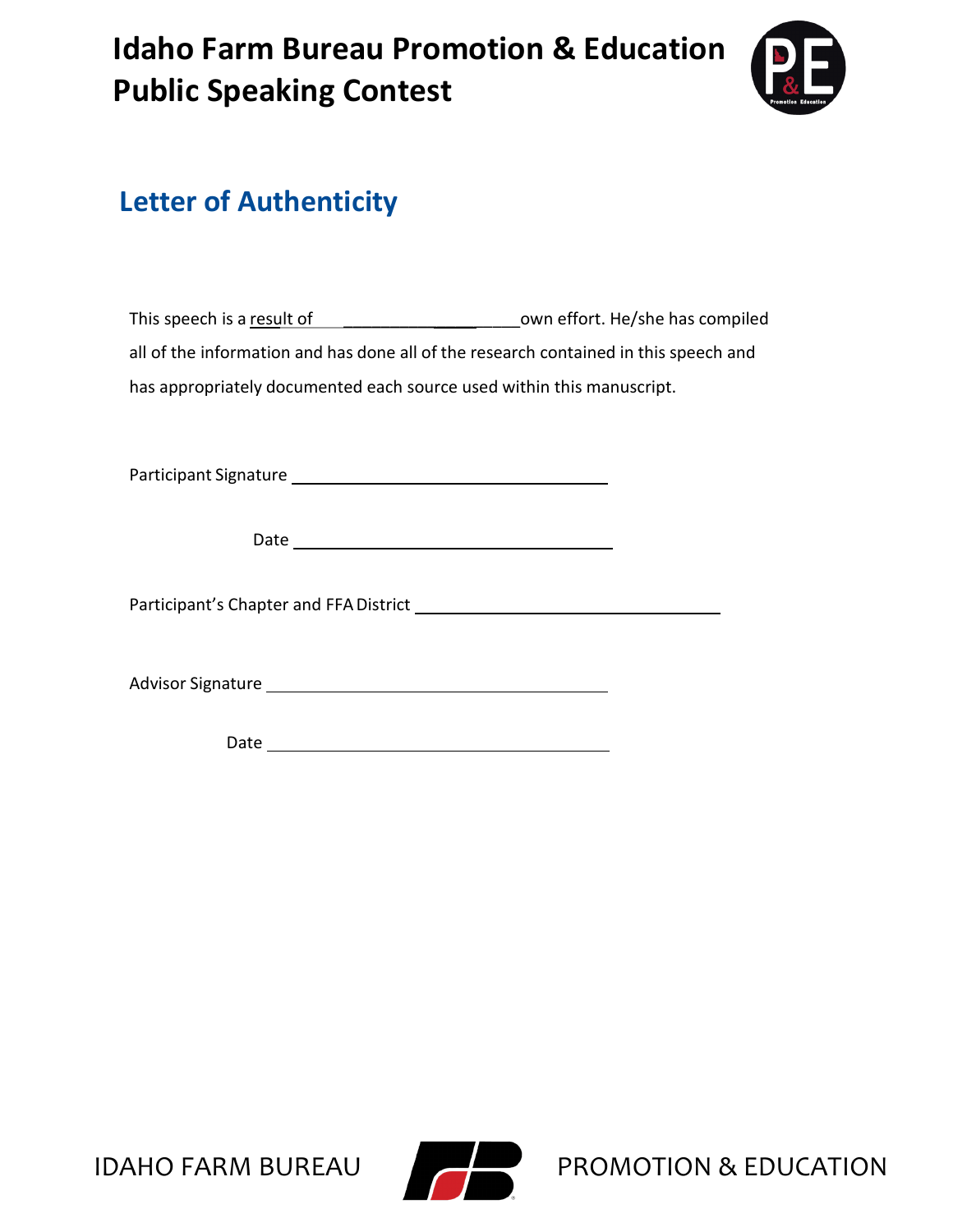

### **Manuscript Content and Composition Rubric**

### 200 points

| Name:                                                                                                                                                                   |                                                                                                  | School:                                                                                           |                                                                                               |                                |                  |                               |
|-------------------------------------------------------------------------------------------------------------------------------------------------------------------------|--------------------------------------------------------------------------------------------------|---------------------------------------------------------------------------------------------------|-----------------------------------------------------------------------------------------------|--------------------------------|------------------|-------------------------------|
| <b>INDICATOR</b>                                                                                                                                                        | Very strong evidence of<br>skill is present<br>5-4 points                                        | Moderate evidence of<br>skill is present<br>3-2 points                                            | <b>Strong evidence of</b><br>skill is not present<br>1-0 points                               | <b>Points</b><br><b>Earned</b> | Weight           | <b>Total</b><br><b>Points</b> |
| <b>Topic relevance</b>                                                                                                                                                  | Topic addresses an issue<br>facing the industry of<br>agriculture.                               | Topic addresses an issue<br>that may show some<br>relationship to the<br>industry of agriculture. | Topic addresses an<br>issue that is unrelated<br>to the industry of<br>agriculture.           |                                | x 6              |                               |
| Persuasive explanation of<br>position on topic                                                                                                                          | Position clearly stated<br>and ample evidence is<br>provided.                                    | Position is not obvious<br>and evidence is not<br>clearly provided.                               | Position is not stated<br>and evidence is not<br>provided.                                    |                                | x8               |                               |
| <b>Alternative viewpoints</b><br>recognized                                                                                                                             | Identifies and counters<br>alternative viewpoints.                                               | Only identifies alternate<br>viewpoints.                                                          | Does not identify<br>alternate viewpoints.                                                    |                                | x <sub>4</sub>   |                               |
| Logical order and unity of<br>thought                                                                                                                                   | Clearly organized and<br>concise with strong<br>introduction, body and<br>conclusion layout.     | Good organization with<br>few statements out of<br>place or lacking in clear<br>construction.     | Little to no<br>organization is present;<br>sometimes awkward<br>and lacking<br>construction. |                                | $\times$ 4       |                               |
| Spelling/grammar<br><i>(sentence)</i><br>structure, verb<br>agreement, etc.).                                                                                           | Spelling and grammar are<br>extremely high quality<br>with two or less errors in<br>the document | Spelling and grammar<br>are adequate with three<br>to five errors in the<br>document.             | Spelling and grammar<br>are less than adequate<br>with six or more errors<br>in the document. |                                | $x \overline{7}$ |                               |
| <b>Quality of resources</b>                                                                                                                                             | Resources are from<br>reputable sources.                                                         | Resources are from<br>questionable sources.                                                       | Resources are<br>unreliable and invalid.                                                      |                                | x 6              |                               |
| <b>Manuscript written</b><br>according to guidelines                                                                                                                    | 5 points                                                                                         |                                                                                                   | 0 points                                                                                      |                                |                  |                               |
| <b>Double-spaced formatted</b><br>to 8½" x 11" with 1"<br>margins<br>12 point serif (Times new<br>roman, Cambria, etc.) or<br>sans serif font (Ariel,<br>Calibri, etc.) |                                                                                                  |                                                                                                   |                                                                                               |                                | x 1              |                               |
| Cover page with speech<br>title, participant's name,<br>state and year                                                                                                  |                                                                                                  |                                                                                                   |                                                                                               |                                | $x_1$            |                               |
| <b>APA style for references</b><br>and citations                                                                                                                        |                                                                                                  |                                                                                                   |                                                                                               |                                | x 3              |                               |

**TOTAL POINTS**